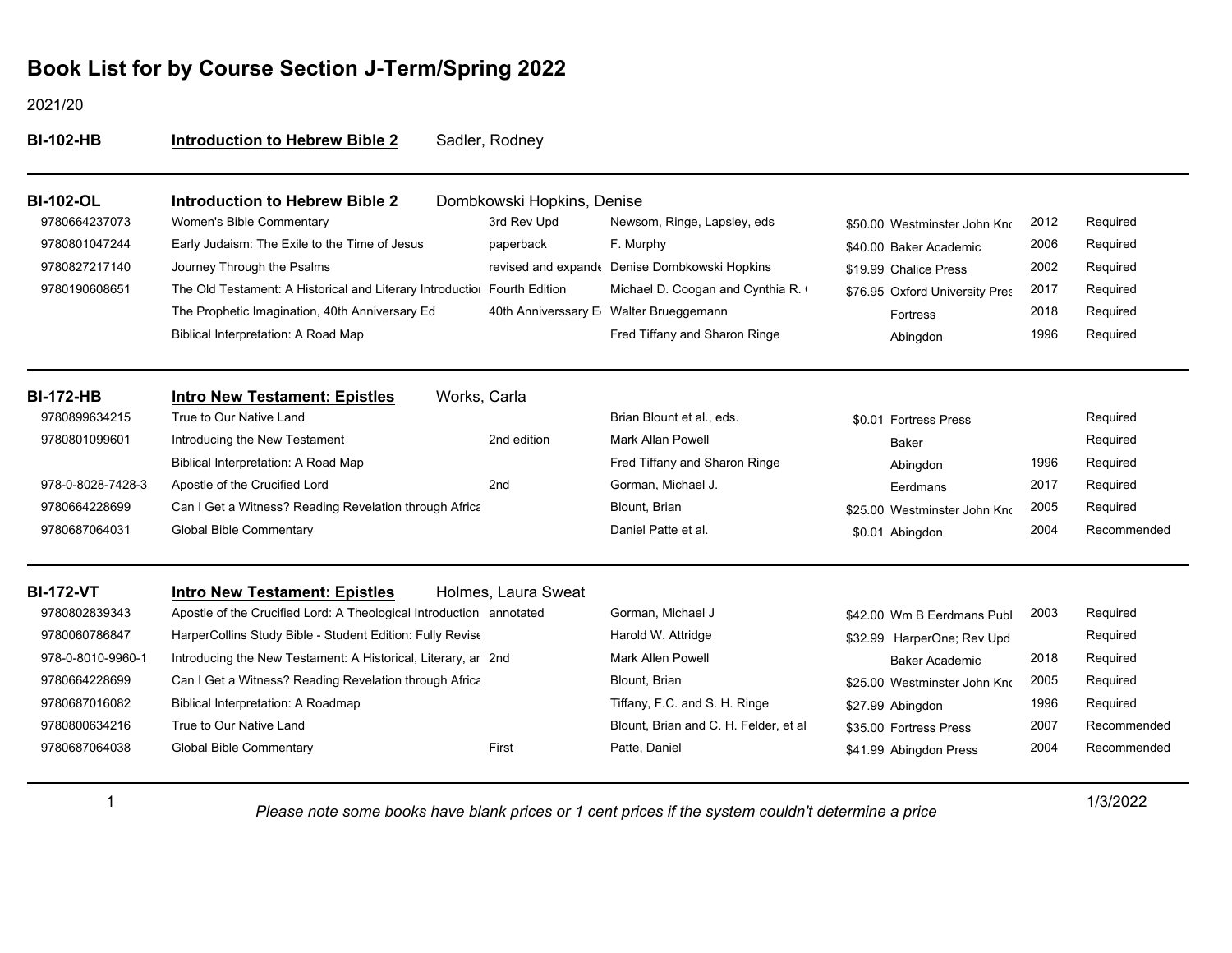#### 2021/20

| <b>BI-446-VT</b>  | <b>NT Exegesis: Galatians/James</b>                     | Works, Carla           |                                                                                                    |                               |      |             |
|-------------------|---------------------------------------------------------|------------------------|----------------------------------------------------------------------------------------------------|-------------------------------|------|-------------|
| 9780824519414     | The Scandalous Message of James                         | rev                    | Elsa Tamez                                                                                         | \$16.68 Crossroad Publishing  | 2002 | Required    |
| 9780300139853     | Galatians (The Anchor Yale Bible Commentary)            |                        | J. Louis Martyn                                                                                    | \$50.00 Yale University Press |      | Required    |
| 0-8146-5948-9     | No Longer Slaves: Galatians and African American Expe   |                        | Brad R. Braxton                                                                                    | The Liturgical Press          | 2002 | Required    |
| 978-1-909697-60-7 | James: Diaspora Rhetoric of a Friend of God             |                        | Aymer, Margaret                                                                                    | \$20.00 Sheffield Phoenix     | 2015 | Required    |
| <b>BI-453-0</b>   | <b>Christmas and Easter</b>                             | Holmes, Laura Sweat    |                                                                                                    |                               |      |             |
| 9781585169429     | Synopsis of the Four Gospels                            |                        | American Bible Society                                                                             | American Bible Societ         | 2010 | Recommended |
| 9781498293792     | Black Madonna: A Womanist Look at Mary of Nazareth      |                        | Courtney Hall Lee                                                                                  | Cascade                       | 2017 | Required    |
| 0800631668        | Mary: Glimpses of the Mother of Jesus                   |                        | Beverly Roberts Gaventa                                                                            | Fortress                      | 1999 | Required    |
| 978-0300140095    | The Death of the Messiah: From Gethsemane to the Gra    |                        | Raymond Brown                                                                                      | <b>Yale University Press</b>  | 1998 | Required    |
| 978-0300140101    | The Death of the Messiah: From Gethsemane to the Gra    |                        | Raymond Brown                                                                                      | <b>Yale University Press</b>  | 1998 | Required    |
| 978-0300140088    | The Birth of the Messiah: A Commentary on the Infancy   |                        | Raymond Brown                                                                                      | Yale University Press         | 1999 | Recommended |
| 9780567629043     | New Perspectives on the Nativity                        |                        | Jeremy Corley                                                                                      | T & T Clark                   | 2009 | Recommended |
| 9780809148479     | The Resurrection of the Messiah: A Narrative Commenta   |                        | Francis J. Moloney                                                                                 | <b>Paulist Press</b>          | 2013 | Recommended |
| 9780802844743     | Life in the Face of Death: The Resurrection Message of  |                        | <b>Richard Longenecker</b>                                                                         | Eerdmans                      | 2002 | Recommended |
| <b>CF-133-VT</b>  | <b>Teaching &amp; Learning in Ch Ed</b>                 | Peck-McClain, Emily    |                                                                                                    |                               |      |             |
| 9781426765056     | Teaching the Way of Jesus: Educating Christians for Fai |                        | Jack L. Seymour                                                                                    | \$22.92 Abingdon Press        | 2014 | Required    |
| 9780687494323     | Soul Stories: African American Christian Education      | <b>Revised Edition</b> | Anne E. Streaty Wimberly                                                                           | \$16.90 Abingdon Press        | 2005 | Required    |
| 9780664233303     | Transforming Congregations through Community: Faith     |                        | Boyung Lee                                                                                         | \$18.47 Westminster John Kno  | 2013 | Required    |
| 9780664238025     | The Barefoot Way: A Faith Guide for Youth, Young Adult  |                        | Dori Baker                                                                                         | \$16.00 Westminster John Kno  | 2012 | Required    |
| 978-1-945935-74-9 | From Lament to Advocacy: Black Religious Education ar   |                        | Wimberly, West, Lockhart-Gilroy                                                                    | \$40.00 Wesley's Foundery Bc  | 2020 | Required    |
| 978-1119413042    | The Courage to Teach                                    | 20th Anniversary       | <b>Parker Palmer</b>                                                                               | \$21.85 Jossey-Bass           | 2017 | Required    |
| CF-175-0          | <b>Godly Play</b>                                       | Peck-McClain, Emily    |                                                                                                    |                               |      |             |
| 9780806627854     | <b>Godly Play</b>                                       |                        | Berryman, John                                                                                     | \$16.99 Augsburg Books        | 1995 | Required    |
| 978-1725296206    | Holy Work with Children: Making Meaning Together        |                        | Tanya Marie Eustace Campen                                                                         | \$18.00 Pickwick              | 2021 | Required    |
| 2                 |                                                         |                        | Please note some books have blank prices or 1 cent prices if the system couldn't determine a price |                               |      | 1/3/2022    |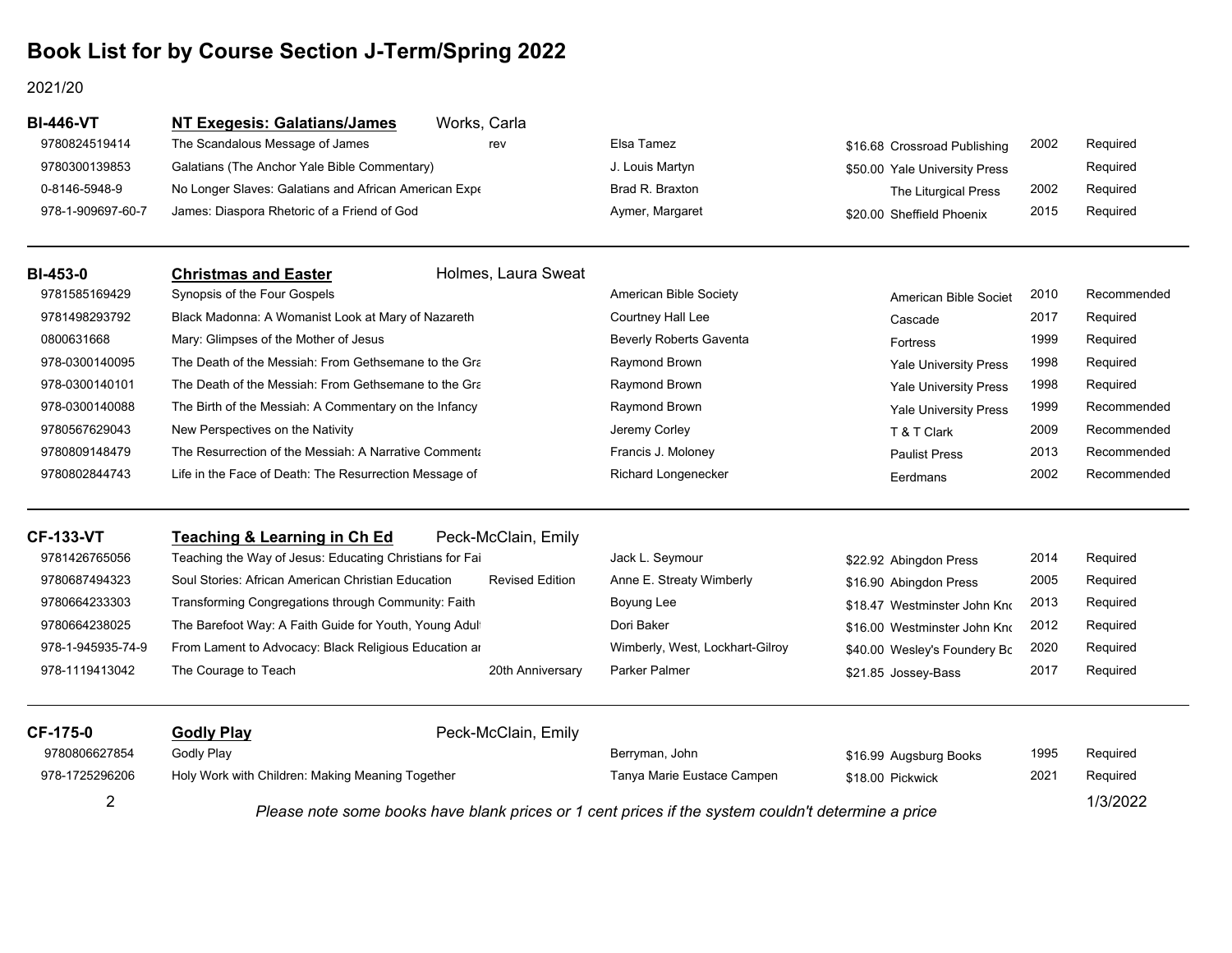#### 2021/20

| <b>CH-102-HB</b> | Harrell, Charles L.<br><b>Church Hist: Reformatn-Present</b>           |                                    |                             |      |             |
|------------------|------------------------------------------------------------------------|------------------------------------|-----------------------------|------|-------------|
| 9780385474542    | Things Fall Apart                                                      | Chinua Achebe                      | \$11.95 Anchor              | 1994 | Recommended |
| 9780684815008    | The Cost of Discipleship                                               | Bonhoeffer, Dietrich               | \$16.99 Touchstone          | 1995 | Recommended |
| 9780385098762    | Martin Luther: Selections from His Wirtings                            | Joh Dillenberger                   | \$17.95 Anchor              | 1958 | Required    |
| 9780800619534    | Pia Desideria                                                          | Philip Jacob Spener                | \$10.88 Fortress Press      | 1964 | Recommended |
| 978-0802849489   | The Old Religion in a New World: The History of North A                | Mark A. Noll                       | \$20.44 Eerdmans            | 2001 | Required    |
| 978-0486461458   | Interior Castle                                                        | Teresa of Avila                    | \$4.92 Dover Thrift         | 2007 | Recommended |
| 9780486491028    | The Religious Affections                                               | Jonathan Edwards                   | \$11.99 Dover               | 2013 | Recommended |
| 978-0807051900   | Strength to Love                                                       | Martin Luther King, Jr.            | \$12.99 Beacon              | 2019 | Recommended |
| 978-1545431535   | Religious Experience and Journal of Mrs. Jarena Lee                    | Jarena Lee                         | \$6.79 CreateSpace Indepen  | 2017 | Recommended |
| 9780060608521    | Life Together                                                          | Dietrich Bonhoeffer                | \$10.49 HarperOne           | 2009 | Recommended |
| 9780802828897    | A History of Christianity in Asia, Africa, and Latin Americ            | Koschorke (ed), Ludwig (ed), Degaç | \$35.00 Wm. B. Eerdmans Pul | 2007 | Required    |
| 9780061855894    | The Story of Christianity, Vol 2: The Reformation to the F Sec Rev Upd | Justo Gonzalez                     | \$25.99 HarperOne           | 2010 | Required    |
| <b>CH-102-OL</b> | Mitchell, Beverly E.<br><b>Church Hist: Reformatn-Present</b>          |                                    |                             |      |             |

| 9780253287045  | Sisters of the Spirit: Three Black Women's Autobiograph       |     | William L. Andrews                 | \$20.90 Indiana University Pre  | 1986 | Recommended |
|----------------|---------------------------------------------------------------|-----|------------------------------------|---------------------------------|------|-------------|
| 9780385474542  | Things Fall Apart                                             |     | Chinua Achebe                      | \$11.95 Anchor                  | 1994 | Recommended |
| 9780800619534  | Pia Desideria                                                 |     | Philip Jacob Spener                | \$10.88 Fortress Press          | 1964 | Recommended |
| 9781570751561  | Loaves and Fishes                                             |     | Dorothy Day                        | \$20.00 Orbis Books             | 1997 | Recommended |
| 978-0061855894 | The Story of Christianity, Vol. 2: The Reformation to the 2nd |     | Justo L. Gonzalez                  | HarperOne                       | 2010 | Required    |
|                | Finding God's Will for You                                    |     | St. Francis de Sales               | \$14.95 Sophia Institue Publisl | 1998 | Recommended |
| 9780802828897  | A History of Christianity in Asia, Africa, and Latin Americ   |     | Koschorke (ed), Ludwig (ed), Degac | \$35.00 Wm. B. Eerdmans Pul     | 2007 | Required    |
| 9780800616397  | <b>Three Treatises Paper</b>                                  | Sec | <b>Martin Luther</b>               | \$15.90 Augsberg Fortress Pre   | 1990 | Recommended |
|                |                                                               |     |                                    |                                 |      |             |

| <b>CM-116-VT</b> | Leadership in Af Am Churches                       | Powe, Frederick Douglas |                                                                                                    |                        |          |
|------------------|----------------------------------------------------|-------------------------|----------------------------------------------------------------------------------------------------|------------------------|----------|
| 9781426775765    | Not Safe for Church: Ten Commandments for Reaching |                         | Douglas Powe and Jasmine Smothe                                                                    | \$16.99 Abington Press | Required |
| 9780061695148    | Moses Man of the Mountain                          |                         | Zora Neale Hurston                                                                                 |                        | Required |
|                  |                                                    |                         | Please note some books have blank prices or 1 cent prices if the system couldn't determine a price |                        | 1/3/2022 |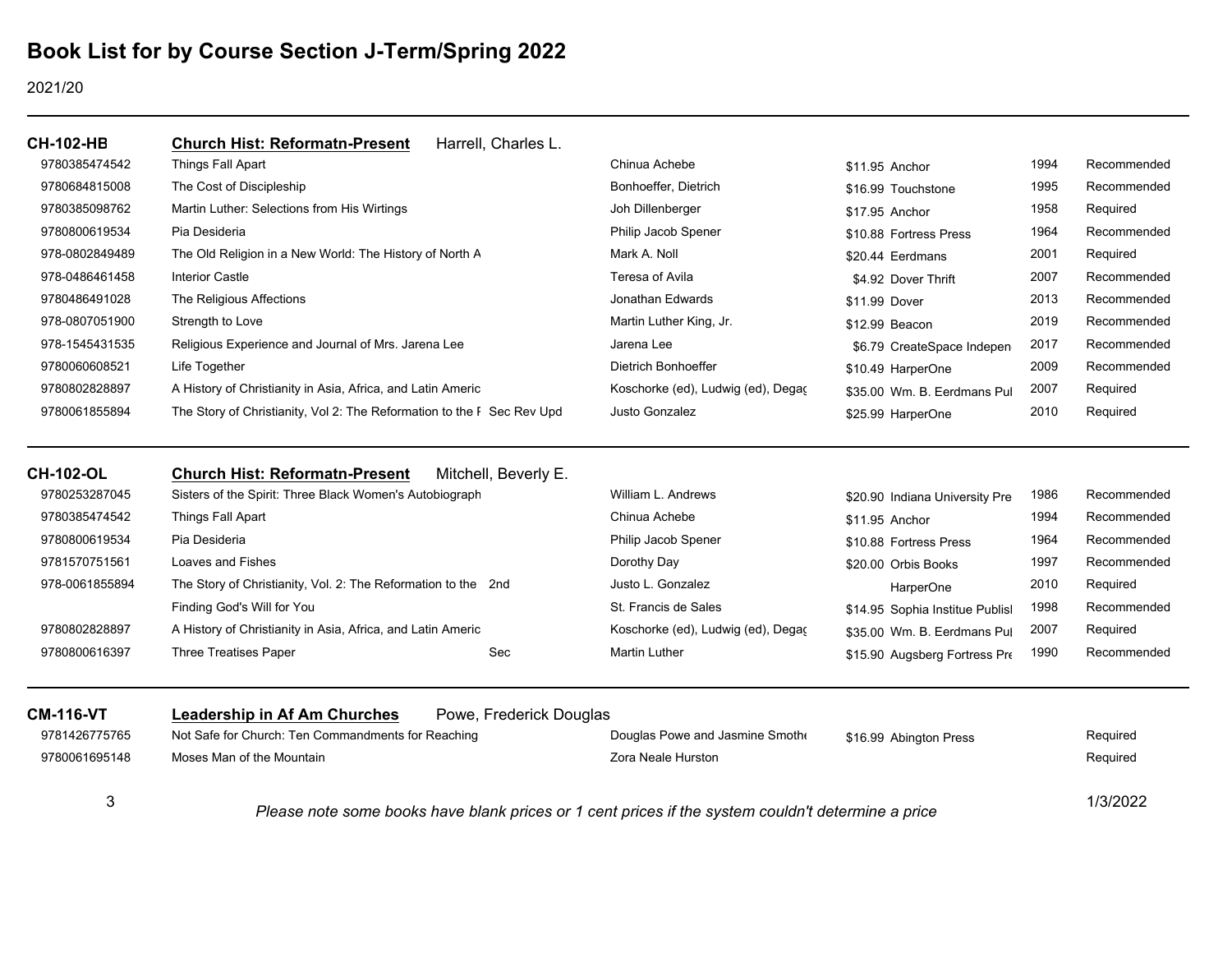| 2021/20<br>9780800638870 | Crisis in the Village                                                                                          | <b>Robert Franklin</b>         | <b>FORTRESS PRESS</b>          | 2007 | Required |
|--------------------------|----------------------------------------------------------------------------------------------------------------|--------------------------------|--------------------------------|------|----------|
| 1426781938               | Walking with Nehemiah                                                                                          | Joseph Daniels                 | \$14.95 Abindgon               | 2014 | Required |
| 9781501896521            | The Adept Church: Navigating between a Rock and a Ha                                                           | F Douglas Powe                 | \$14.99 Abingdon               | 2020 | Required |
| 9780817014858            | African American Church Management Handbook                                                                    | Floyd and Elaine Flake         | \$10.77 Judson Press           | 2005 | Required |
| <b>CM-131-HE</b>         | <b>Trauma Informed Congregations</b><br>Parrish, Lorena                                                        |                                |                                |      |          |
| 978-0143127741           | The Body Keeps the Score: Brain, Mind, and Body in the                                                         | Bessel van der Kolk            | \$11.40 Penguin Publishing     | 2015 | Required |
| 1942094477               | My Grandmother's Hands: Racialized Trauma & the Patl                                                           | Menakem, Resmaa                | \$11.40 Central Recovery Pres  | 2017 | Required |
| 1032088621               | Tragedies and Christian Congregations<br>1st                                                                   | Christopher Southgate (Editor) | \$48.95 Routledge              | 2019 | Required |
| <b>CM-135-JT</b>         | Weems, Lovett H.<br><b>Personal Finance for Rel. Prof</b>                                                      |                                |                                |      |          |
| 9781609618605            | Money Rules: The Simple Path to Lifelong Security                                                              | Jean Chatzky                   | \$12.99 Rodale Books           | 2012 | Required |
| 978-0664260293           | The Christian Wallet: Spending, Giving, and Living with a                                                      | Mike Slaughter                 | \$17.99 Westminster John Kno   | 2016 | Required |
| <b>CM-139-OL</b>         | <b>Beginning Min in New Setting</b><br>Weems. Lovett H.                                                        |                                |                                |      |          |
| 9780817016418            | Leading Your African American Church Through Pastora                                                           | Ralph C. Watkins               | \$16.00 Judson Pr              | 2010 | Required |
| 9781501810411            | The Changeover Zone: Successful Pastoral Transitions                                                           | Jim Ozier and Jim Griffith     | \$12.64 Abingdon Press         | 2016 | Required |
| 9780664264345            | Loving and Leaving a Church                                                                                    | Barbara Melosh                 | \$13.00 Westminster John Kno   | 2018 | Required |
| <b>CM-152-OL</b>         | Pruski, Thomas<br><b>Intro to Health Ministry</b>                                                              |                                |                                |      |          |
| 9999999999               | The Health Minister Role: Guidelines and Foundational (2nd)                                                    |                                | \$16.00 Health Ministry Associ | 2018 | Required |
| <b>CM-230-VT</b>         | <b>Foundations of Urban Minstry</b><br>Hunt, C. Anthony                                                        |                                |                                |      |          |
| 9780812993547            | Between the World and Me<br>1st edition                                                                        | Coates, Ta-Nehisi              | \$16.20 One World              | 2015 | Required |
| 9780827211056            | Ferguson and Faith: Sparking Leadership and Awakenin                                                           | Francis, Leah Gunning          | \$19.99 Chalice Press          | 2015 | Required |
| 9780664239688            | Theology from the Trenches: Reflections on Urban Minis                                                         | Gench, Roger J.                | \$17.00 Westminster John Kno   | 2014 | Required |
| 9780687642250            | Urban Ministry: An Introduction                                                                                | Peters, Ronald E.              | \$22.99 Abingdon Press         | 2007 | Required |
| 4                        | 1/3/2022<br>Please note some books have blank prices or 1 cent prices if the system couldn't determine a price |                                |                                |      |          |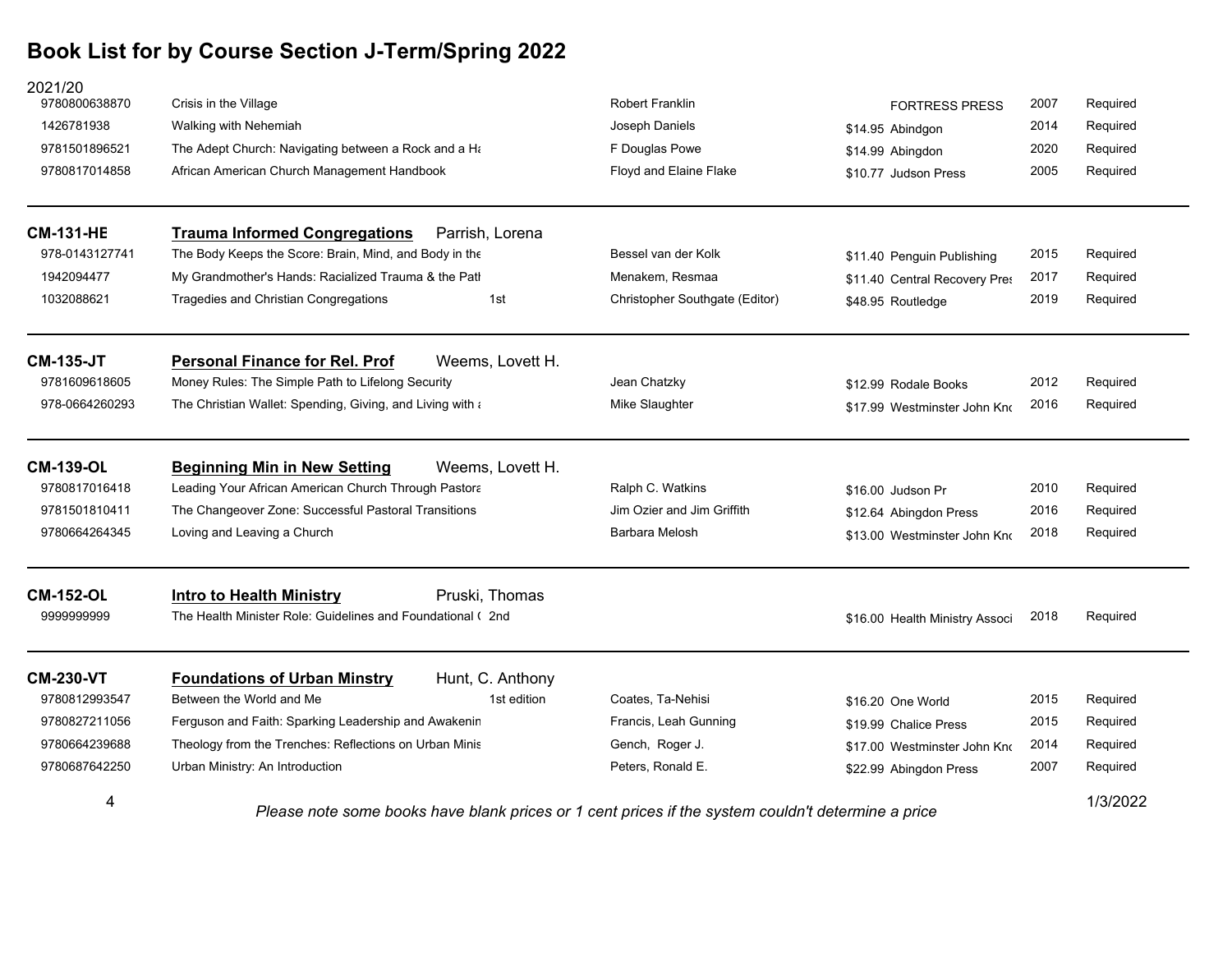| 2021/20<br>9780664233495 | Sabbath in the City: Sustaining Urban Pastoral Excellen     | Stone, Brian and Claire Wolfteich                                                                  | \$20.00 Westminster John Kno   | 2008 | Required    |
|--------------------------|-------------------------------------------------------------|----------------------------------------------------------------------------------------------------|--------------------------------|------|-------------|
| <b>CM-251-JT</b>         | <b>Polity: United Methodist Chch</b>                        | Parks, Lewis A.                                                                                    |                                |      |             |
| 9781426767173            | The Method of Our Mission: United Methodist Polity and      | Warner, Laceye                                                                                     | \$34.99 Abingdon Press         | 2014 | Required    |
| 9781501833212            | The Book of Discipline of The United Methodist Church:      |                                                                                                    | \$23.99 United Methodist Publ  | 2017 | Required    |
| 9781945935121            | Quick and Easy Guide to United Methodist Polity             | Anne L. Burkholder & Thomas W. E.                                                                  | <b>Higher Education and</b>    | 2018 | Required    |
| <b>CM-270-OL</b>         | <b>Praxis of Holistic Evangelism</b>                        | Lear, Heather Heinzman                                                                             |                                |      |             |
| 9781426742224            | New Wine, New Wineskins: How African American Cong          | Douglas Powe                                                                                       | \$21.99 Abingdon Press         | 2012 | Recommended |
| 9781434764744            | Nudge: Awakening Each Other to the God Who's Alread         | <b>Leonard Sweet</b>                                                                               | \$19.99 David C. Cook          | 2010 | Required    |
| 9780881777543            | Transforming Community: The Wesleyan Way to Mission         | Knight III, Henry H.; F. Douglas Pow                                                               | \$15.00 Discipleship Resource  | 2016 | Required    |
| 9780830851669            | Evangelism for Non-Evangelists: Sharing the Gospel Au       | Teasdale, Mark R.                                                                                  | \$20.00 IVP Academic           | 2016 | Required    |
| 978-0687660339           | Is There a Future for God's Love? An Evangelical Theok      | Henry H. Knight                                                                                    | <b>Abingdon Press</b>          | 2012 | Recommended |
| 978-1945935107           | E. Stanley Jones and Sharing the Good News in a Plura first | F douglas Powe and Jack Jackson                                                                    | <b>Foundery Books</b>          | 2018 | Required    |
| <b>CM-297-VT</b>         | <b>Proctor Conference Course</b>                            | Parrish, Lorena                                                                                    |                                |      |             |
| <b>CM-315-JT</b>         | <b>Conflict Resolution</b>                                  | Wellington, Robert Jonathan                                                                        |                                |      |             |
| 9780687038015            | Church Conflict: From Contention to Collaboration           | Norma Cook Everist                                                                                 | \$18.99 Abingdon Press         | 2004 | Required    |
| 9781566992183            | Never Call Them Jerks                                       | <b>Arthur Paul Boers</b>                                                                           | \$15.00 Rowman & Littlefield I |      | Required    |
| 9781594716133            | Redeeming Conflict: 12 Habits for Christian Leaders         | Ann M. Garrido                                                                                     | \$13.55 Ave Maria Press        | 2016 | Required    |
| <b>CM-406-HE</b>         | Comm. Engmnt Fellows Sem 1/2                                | Parrish, Lorena                                                                                    |                                |      |             |
| <b>CM-408-HE</b>         | <b>Comm. Engmnt Fellows Sem 2/2</b>                         | Parrish, Lorena                                                                                    |                                |      |             |
| 5                        |                                                             | Please note some books have blank prices or 1 cent prices if the system couldn't determine a price |                                |      | 1/3/2022    |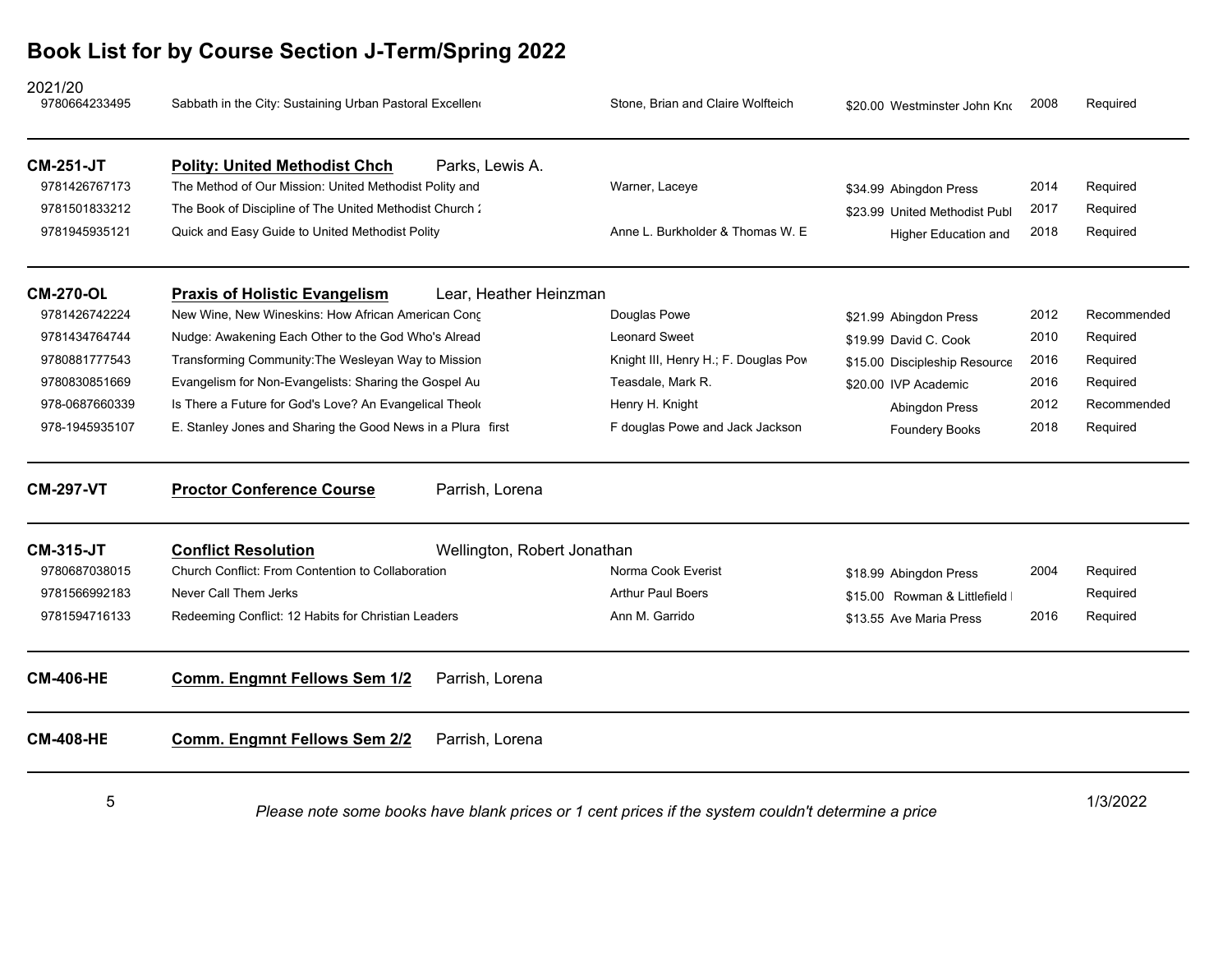### 2021/20

| <b>CM-410-HE</b>                 | <b>Comm. Engmnt Fellows Sem 3/2</b>                                                                    | Parrish, Lorena      |                                                                                                    |                              |      |          |
|----------------------------------|--------------------------------------------------------------------------------------------------------|----------------------|----------------------------------------------------------------------------------------------------|------------------------------|------|----------|
| <b>CM-450-HE</b>                 | <b>Integrative Seminar: AACS</b>                                                                       | Miles, Veronice      |                                                                                                    |                              |      |          |
| <b>EP-282-VT</b>                 | Faith, Politics, & Public Sq.                                                                          | Elgendy, Rick        |                                                                                                    |                              |      |          |
| EP-304-0<br>9780800698607        | <b>Cross, State, &amp; Citizenship</b><br>Christian Social Teachings: A Reader in Christian Social 2nd | Elgendy, Rick        | George W. Forell and James M. Ch                                                                   | \$26.33 Fortress Press       | 2012 | Required |
| EP-490-0                         | <b>PTP Capstone Project</b>                                                                            | Elgendy, Rick        |                                                                                                    |                              |      |          |
| <b>EP-551-TS</b>                 | <b>Directed Study: Ethics</b>                                                                          | Snyder, Timothy      |                                                                                                    |                              |      |          |
| <b>IS-100-VT</b>                 | <b>Master of Arts Integrative Sem</b>                                                                  | Mitchell, Beverly E. |                                                                                                    |                              |      |          |
| <b>IS-218-VT</b>                 | <b>Writing for Ministry</b>                                                                            | Stewart, Raedorah    |                                                                                                    |                              |      |          |
| IS-501-0                         | <b>M.T.S. Paper</b>                                                                                    |                      |                                                                                                    |                              |      |          |
| IS-502-0                         | <b>MTS Thesis Paper Rsrch Module</b>                                                                   |                      |                                                                                                    |                              |      |          |
| <b>MM-102-A</b><br>9780913408353 | <b>Spiritual Frmtn for Ministry 2</b><br>Disciplines of the Spirit                                     | Peck-McClain, Emily  | <b>Howard Thurman</b>                                                                              | \$13.00 Friends United Press | 1963 | Required |
| 6                                |                                                                                                        |                      | Please note some books have blank prices or 1 cent prices if the system couldn't determine a price |                              |      | 1/3/2022 |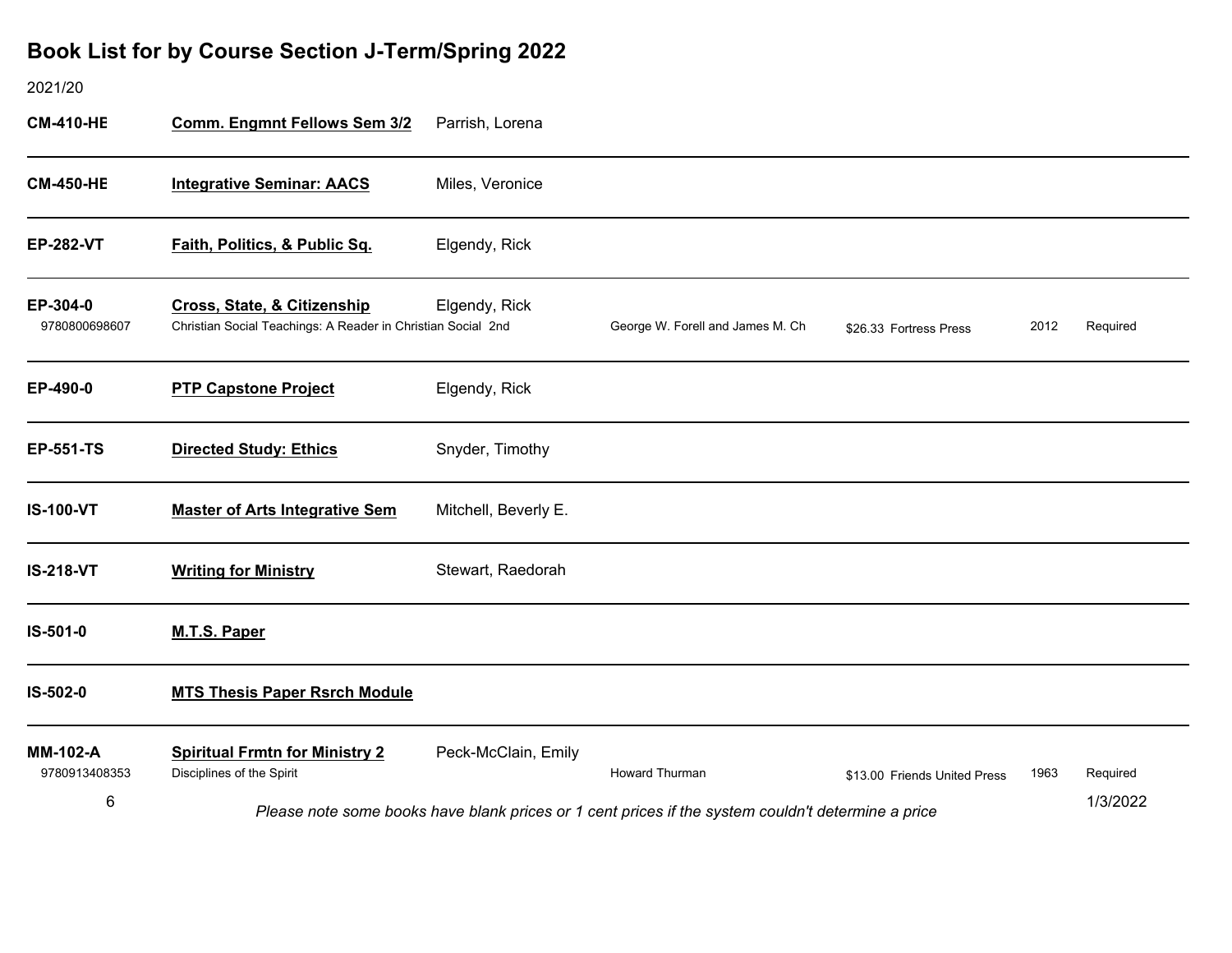| 2021/20<br>9780061686122                           | Spiritual Formation: Following the Movements of the Spi                                                                       |                     | Henri Nouwen                                                                                       | \$16.99 HarperOne                                 |      | Required             |
|----------------------------------------------------|-------------------------------------------------------------------------------------------------------------------------------|---------------------|----------------------------------------------------------------------------------------------------|---------------------------------------------------|------|----------------------|
| <b>MM-102-VT</b><br>9780913408353<br>9780061686122 | <b>Spiritual Frmtn for Ministry 2</b><br>Disciplines of the Spirit<br>Spiritual Formation: Following the Movements of the Spi | Peck-McClain, Emily | Howard Thurman<br>Henri Nouwen                                                                     | \$13.00 Friends United Press<br>\$16.99 HarperOne | 1963 | Required<br>Required |
| <b>MM-312-AF</b>                                   | PMM: Colloquy 1/2                                                                                                             | Works, Nick J.      |                                                                                                    |                                                   |      |                      |
| <b>MM-312-EV</b>                                   | PMM: Colloquy 1/2                                                                                                             | Works, Nick J.      |                                                                                                    |                                                   |      |                      |
| <b>MM-314-AF</b>                                   | PMM: Colloquy 2/2                                                                                                             | Works, Nick J.      |                                                                                                    |                                                   |      |                      |
| <b>MM-314-EV</b>                                   | PMM: Colloquy 2/2                                                                                                             | Works, Nick J.      |                                                                                                    |                                                   |      |                      |
| MM-322-0                                           | PMM: SPP Seminar 1/2                                                                                                          | Works, Nick J.      |                                                                                                    |                                                   |      |                      |
| MM-324-0                                           | PMM: SPP Seminar 2/2                                                                                                          | Works, Nick J.      |                                                                                                    |                                                   |      |                      |
| MM-350-0                                           | <b>PMM: Intercultural Immersion</b>                                                                                           |                     |                                                                                                    |                                                   |      |                      |
| MM-426-0                                           | <b>Ministry Discernment</b>                                                                                                   | Works, Nick J.      |                                                                                                    |                                                   |      |                      |
| <b>NC-005-0</b>                                    | <b>Orientation</b>                                                                                                            |                     |                                                                                                    |                                                   |      |                      |
| $\overline{7}$                                     |                                                                                                                               |                     | Please note some books have blank prices or 1 cent prices if the system couldn't determine a price |                                                   |      | 1/3/2022             |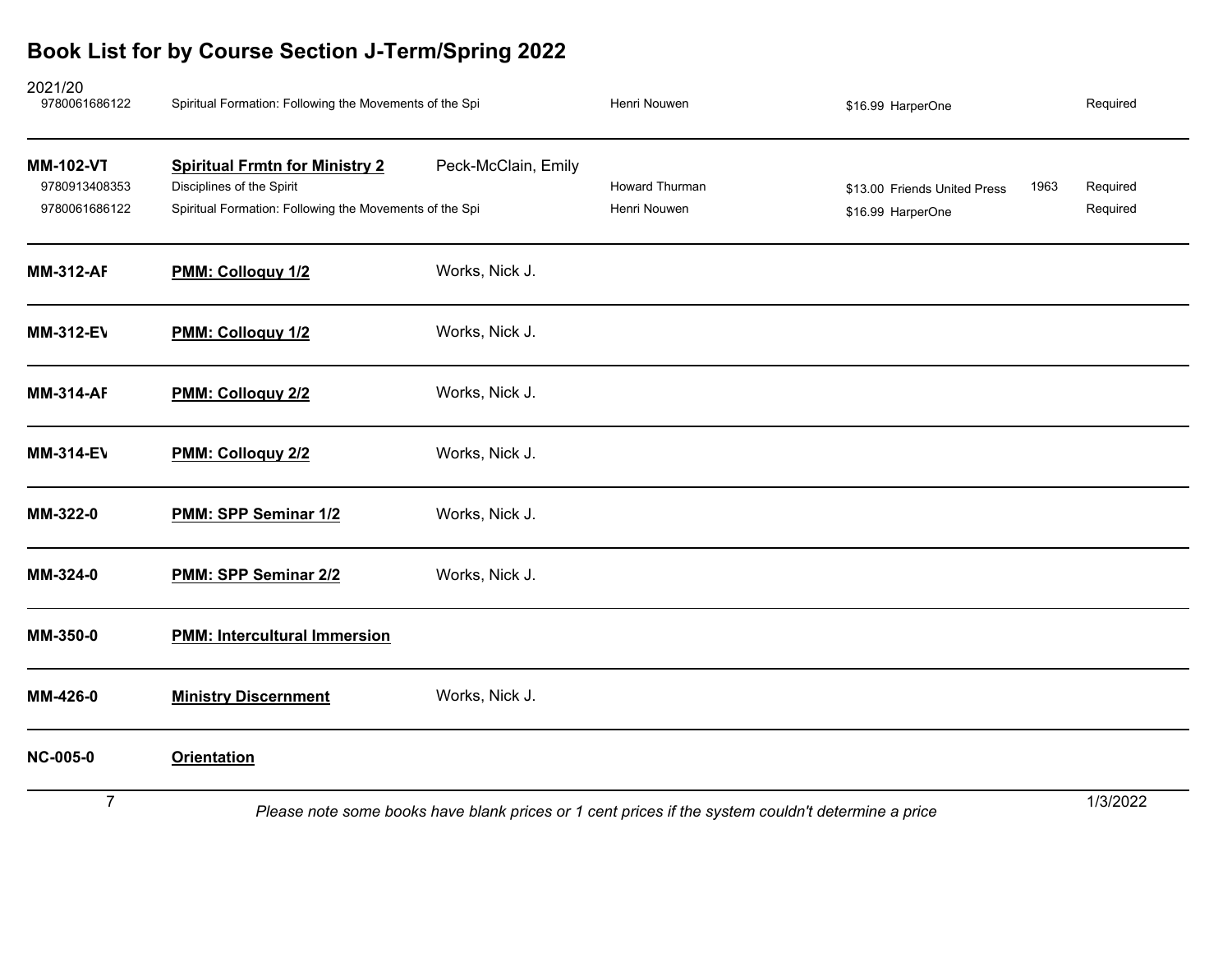### 2021/20

| PC-101-0<br>9780664238407<br>9780687494996 | Comstock, Joanne P.<br><b>Counseling Skills for Past Min</b><br>The Practice of Pastoral Care, Revised and Expanded E Revised and Expanc Carrie Doehring<br>Hearing Beyond the Words: How to Become a Listening | Justes, Emma                         | \$20.21 Westminster John Kno<br>\$17.00 Abingdon Press | 2015<br>2006 | Required<br>Required |
|--------------------------------------------|-----------------------------------------------------------------------------------------------------------------------------------------------------------------------------------------------------------------|--------------------------------------|--------------------------------------------------------|--------------|----------------------|
| <b>PC-111-OL</b>                           | Koppel, Michael S.<br>Pastoral Care & Cnsing in Cntx                                                                                                                                                            |                                      |                                                        |              |                      |
| 9780800696610                              | Grief: Contemporary Theory and the Practice of Ministry                                                                                                                                                         | Kelly, Melissa                       | \$20.00 Fortress Press                                 | 2010         | Required             |
| 9780826412324                              | Cultivating Wholeness: A Guide to Care and Counseling                                                                                                                                                           | Margaret Kornfeld                    | \$34.95 Continuum                                      | 2000         | Required             |
| 9780800629557                              | Creating A Healthier Church: Family Systems Theory, Le                                                                                                                                                          | Ronald Richardson                    | \$19.00 Fortress                                       | 1996         | Required             |
| 978-0-8028-6368-3                          | Grounded in the Living Word: The Old Testament and Pa                                                                                                                                                           | Denise Dombkowski Hopkins and N      | Wm. B. Eerdmans                                        | 2010         | Required             |
| 978-1791013417                             | Body Connections: Body-based Spiritual Care                                                                                                                                                                     | Michael S. Koppel                    | <b>Abingdon Press</b>                                  | 2021         | Required             |
| <b>PC-256-HB</b>                           | <b>Community &amp; Non-Profit Min.</b><br>Strukova, Jana                                                                                                                                                        |                                      |                                                        |              |                      |
| <b>PC-407-JT</b>                           | Koppel, Michael S.<br><b>Creative Play in Pastoral Min</b>                                                                                                                                                      |                                      |                                                        |              |                      |
| 9780829818208                              | A Play-full Life: Slowing Down and Seeking Peace                                                                                                                                                                | Hamman, Jaco                         | \$22.00 Pilgram Press                                  | 2011         | Required             |
| 978-1791013417                             | Body Connections: Body-based Spiritual Care                                                                                                                                                                     | Michael S. Koppel                    | Abingdon Press                                         | 2021         | Required             |
| PC-491-0                                   | <b>Clinical Pastoral Edu 0.5 Unit</b>                                                                                                                                                                           |                                      |                                                        |              |                      |
| PC-493-0                                   | <b>Clinical Pastoral Edu 1.0 Unit</b>                                                                                                                                                                           |                                      |                                                        |              |                      |
| <b>PW-101-OL</b>                           | Liu, Gerald<br><b>Foundations Christian Worship</b>                                                                                                                                                             |                                      |                                                        |              |                      |
| 1501896563                                 | A Worship Workbook: A Practical Guide for Extraordina                                                                                                                                                           | Gerald C. Liu and Khalia J. Williams | \$22.52 Abingdon                                       | 2021         | Required             |
| 0691177562                                 | American Religion: Contemporary Trends<br>2 <sub>nd</sub>                                                                                                                                                       | <b>Mark Chaves</b>                   | \$19.95 Princeton University P                         | 2017         | Required             |
| 10:0802871976                              | Being Christian: Baptism, Bible, Eucharist, Prayer                                                                                                                                                              | <b>Rowan Williams</b>                | \$10.00 Erdmanns                                       | 2014         | Required             |
| 8                                          | Please note some books have blank prices or 1 cent prices if the system couldn't determine a price                                                                                                              |                                      |                                                        |              | 1/3/2022             |

1/3/2022 *Please note some books have blank prices or 1 cent prices if the system couldn't determine a price*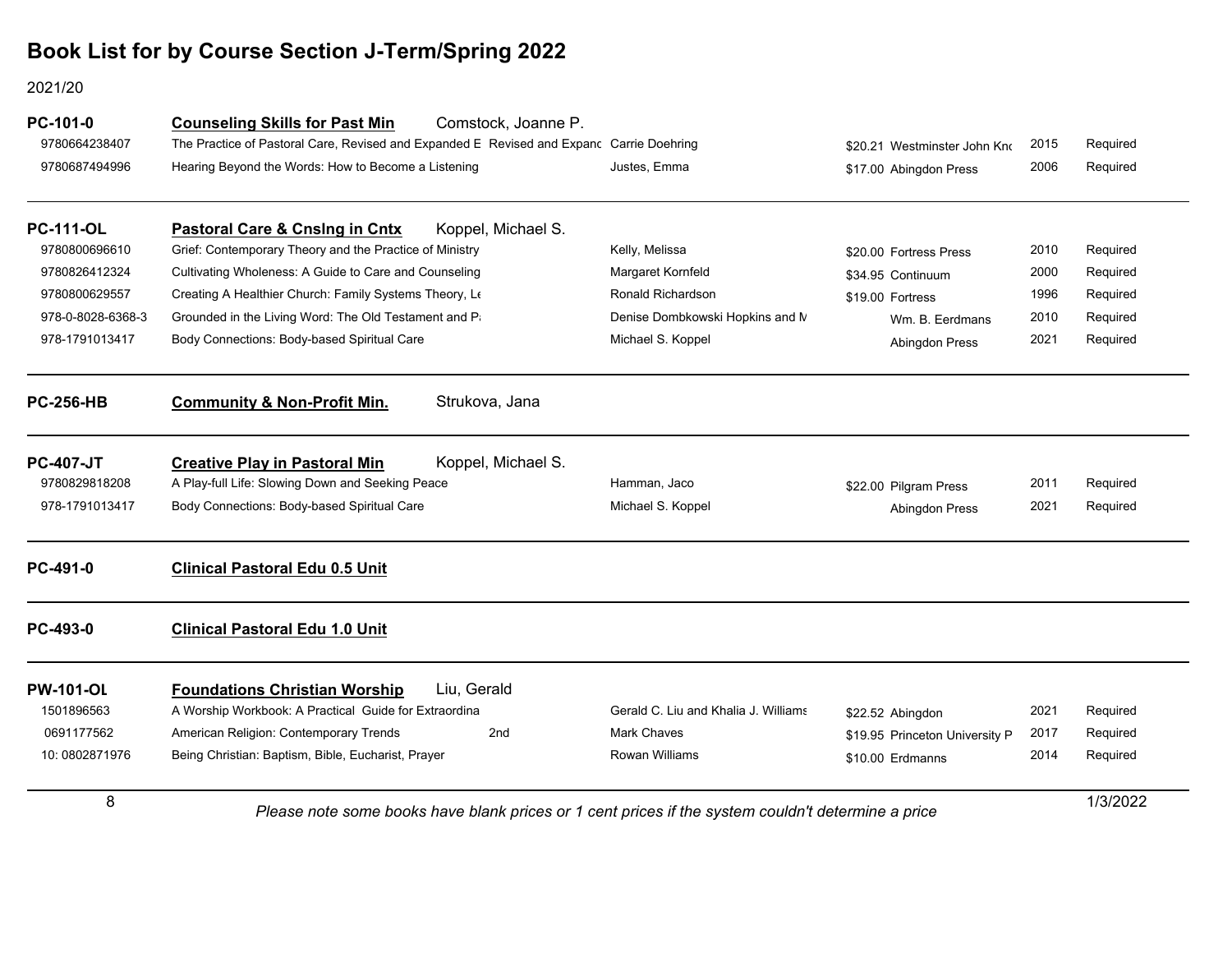#### 2021/20

| <b>PW-125-0</b>   | <b>Foundations of Preaching</b>                             | Miles, Veronice        |                                                                                                                                                                                                                                                                  |                              |      |             |
|-------------------|-------------------------------------------------------------|------------------------|------------------------------------------------------------------------------------------------------------------------------------------------------------------------------------------------------------------------------------------------------------------|------------------------------|------|-------------|
| 9780800604448     | Determining the Form                                        |                        | O. Wesley Allen Jr.                                                                                                                                                                                                                                              | \$15.00 Fortress Press       | 2009 | Required    |
| 9780664261429     | The Witness of Preaching                                    | 3rd                    | Thomas G. Long                                                                                                                                                                                                                                                   | \$30.00 Westminster John Kno | 2016 | Required    |
| 9780817013585     | Living Water for Thirsty Souls: Unleashing the Power of     |                        | <b>Marvin McMickle</b>                                                                                                                                                                                                                                           | \$15.96 Judson Press         | 2001 | Required    |
| 9780800663544     | Interpreting the Bible: Approaching the Text in Preparation |                        | Mary F. Foskett                                                                                                                                                                                                                                                  | \$15.00 Fortress Press       | 2009 | Required    |
| 9780664228774     | Graceful Speech An Invitation to Preaching                  |                        | Lucy Hogan                                                                                                                                                                                                                                                       | \$25.00 Westminster John Kno | 2006 | Required    |
| <b>PW-126-JT</b>  | <b>Intergenerational Worship</b>                            | Myers, Johannah Garron |                                                                                                                                                                                                                                                                  |                              |      |             |
| 9780310889243     | Sticky Faith: Youth Worker Edition                          |                        | Powel, Kara and Brad Griffin                                                                                                                                                                                                                                     | \$16.99 Zondervan            | 2011 | Recommended |
| 978-0-8308-3981-0 | Intergenerational Christian Formation                       |                        | Holly C. Allen & Christine L. Ross                                                                                                                                                                                                                               | InterVarsity Press           | 2012 | Required    |
| 978-1-68426-321-9 | Engage All Generations: Strategic Toolkit for Creating In   |                        | Cory Seibel, editor                                                                                                                                                                                                                                              | Abilene Christian Univ       | 2021 | Required    |
| 978-0-8010-7187-4 | Formational Children's Ministry: Shaping Children Using     |                        | <b>Ivy Beckwith</b>                                                                                                                                                                                                                                              | <b>Baker Books</b>           | 2010 | Recommended |
| 978-0-85746-526-9 | All Age Worship                                             | 2nd                    | Lucy Moore                                                                                                                                                                                                                                                       | The Bible Reading Fel        | 2016 | Recommended |
| <b>PW-301-HE</b>  | <b>Pastoral Liturgics Practicum</b>                         | Campbell, Gina Gilland |                                                                                                                                                                                                                                                                  |                              |      |             |
| 0664233112        | The Worshiping Body: The Art of Leading Worship             |                        | Kimberly Bracken Long                                                                                                                                                                                                                                            | \$20.36 Westminster John Kno | 2009 | Required    |
| 0-8358-9885-7     | To Walk in Integrity: Spiritual Leadership in Times of Cr   |                        | <b>Steve Doughty</b>                                                                                                                                                                                                                                             | Upper Room Books             | 2004 | Required    |
| 978-0687-014583   | Worship Come to Its Senses                                  |                        | Don E. Saliers                                                                                                                                                                                                                                                   | Abingdon Press               | 1996 | Required    |
| 978-0-687-01136-1 | Calendar: Christ's Time for the Church                      |                        | Laurence Hull Stookey                                                                                                                                                                                                                                            | Abingdon Press               | 1996 | Recommended |
| 9780687090778     | Let the Whole Church Say Amen!: A Guide for Those WI        |                        | Stookey, Laurence Hull                                                                                                                                                                                                                                           | \$22.99 Abingdon Press       | 2001 | Required    |
| <b>PW-340-0</b>   | <b>Preaching for Sunday Worship</b>                         | Miles, Veronice        |                                                                                                                                                                                                                                                                  |                              |      |             |
| 9780664233327     | Prophetic Preaching: A Pastoral Approach                    |                        | Leonora Tubbs Tisdale                                                                                                                                                                                                                                            | \$13.32 Westminster John Kno | 2010 | Required    |
| 9780817013585     | Living Water for Thirsty Souls: Unleashing the Power of     |                        | Marvin McMickle                                                                                                                                                                                                                                                  | \$15.96 Judson Press         | 2001 | Required    |
|                   | A Preacher's Guide to Lectionary Sermon Series: : Then      |                        | Amy K. Butler                                                                                                                                                                                                                                                    | Westminster John Kno         | 2018 | Required    |
|                   | The Liturgical Year: The Spiraling Adventure of the Spirit  |                        | Joan Chittister                                                                                                                                                                                                                                                  | <b>Thomas Nelson Publis</b>  | 2009 | Required    |
|                   | Planning Your Preaching: A Step-by-Step Guide for Dev       |                        | Stephen Nelson Rummage                                                                                                                                                                                                                                           | Kregel Academic & Pr         | 2002 | Required    |
|                   | Transforming the Stone: Preaching Through Resistance        |                        | Barbara K. Lundblad                                                                                                                                                                                                                                              | Abingdon Press               | 2001 | Required    |
| 9                 |                                                             |                        | $\cdot$ $\cdot$ $\cdot$ $\cdot$<br>. The contract of the contract of the contract of the contract of the contract of the contract of the contract of the contract of the contract of the contract of the contract of the contract of the contract of the contrac |                              |      | 1/3/2022    |

Please note some books have blank prices or 1 cent prices if the system couldn't determine a price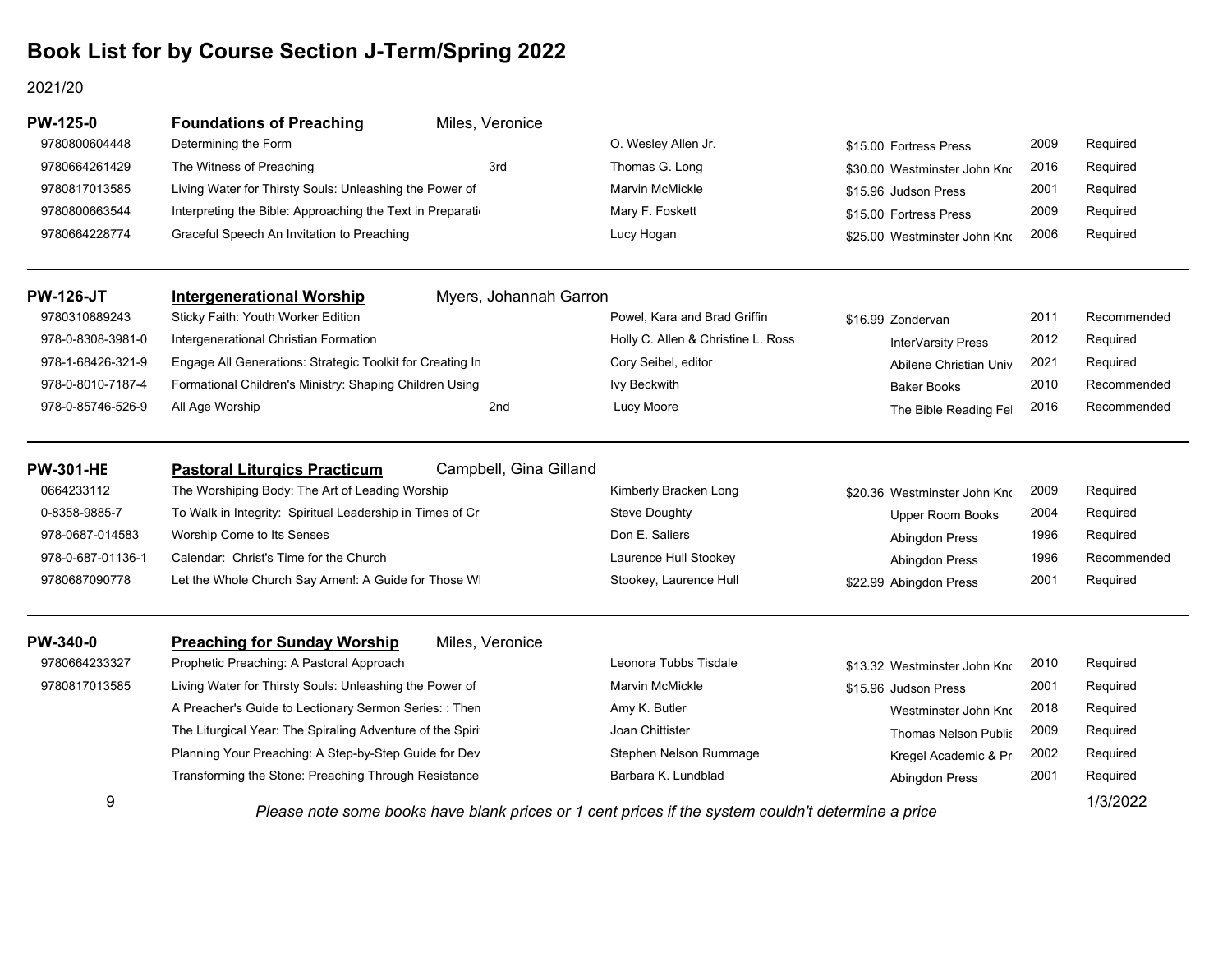2021/20

| RA-109-0                          | <b>Chapel Visuals</b>                                                            | Houff, Jessica        |                                      |                             |      |             |
|-----------------------------------|----------------------------------------------------------------------------------|-----------------------|--------------------------------------|-----------------------------|------|-------------|
| RA-130-0                          | <b>Chapel Choir</b>                                                              | Tyler, Thomas Dixon   |                                      |                             |      |             |
| <b>RA-139-VT</b><br>9780061670152 | <b>Protest Music</b><br>33 Revolutions per Minute: A History of Protest Songs, f | Palmer, David J       | Dorian Lynskey                       | \$18.10 Ecco                | 2011 | Required    |
| <b>RA-142-VT</b>                  | <b>Theo. Themes in Fiction</b>                                                   | Rosen, Aaron          |                                      |                             |      |             |
| 978-0060915414                    | Teaching a Stone to Talk                                                         | Any                   | <b>Annie Dillard</b>                 | \$13.00 Harper              | 1982 | Required    |
| 978-0143039433                    | Grapes of Wrath                                                                  | Any                   | John Steinbeck                       | \$12.00 Penguin             | 2006 | Required    |
| 978-0143105466                    | On the Road                                                                      |                       | Jack Kerouac                         | \$15.00 Penguin             | 2008 | Required    |
| 978-0060839871                    | Zen and the Art of Motorcycle Maintenance                                        |                       | <b>Robert Pirsig</b>                 | \$13.00 Morrow              | 2005 | Required    |
| 978-0395585689                    | <b>Blue Highways</b>                                                             |                       | William Least Heat-Moon              | \$15.00 Houghton Mifflin    |      | Required    |
| 978-0805059038                    | Mississippi Solo                                                                 |                       | Eddy L. Harris                       | \$20.00                     |      | Required    |
| 978-0307265432                    | The Road                                                                         |                       | Cormac McCarthy                      | \$14.00 Vintage or Knopf    | 2006 | Required    |
| <b>RA-148-VT</b>                  | <b>Speak of God:in Secular Age</b>                                               | Abts, Devon Elizabeth |                                      |                             |      |             |
| 978-1-4729-1043-1                 | The Edge of Words                                                                |                       | <b>Rowan Williams</b>                | Bloomsbury                  | 2014 | Required    |
| <b>RA-177-JT</b>                  | <b>Making Scripture Seen &amp; Heard</b>                                         | Radosevic, Tracy A.   |                                      |                             |      |             |
| 9780802868855                     | Bringing the Word to Life: Engaging the New Testament                            |                       | Richard Ward, David Trobisch         | \$18.00 Wm. B. Eerdmans Pul | 2013 | Required    |
| 978-0310-280972                   | The Power of Multi-Sensory Preaching and Teaching                                |                       | <b>Rick Blackwood</b>                | Zondervan                   | 2008 | Required    |
| 978-0991330768                    | <b>Environmental Projection</b>                                                  |                       | Luke McElroy                         | Orange Thread Media         | 2016 | Recommended |
| 978-0687-396627                   | Story Journey: An Invitation to the Gospel as Storytelling                       |                       | Thomas E. Boomershine                | Abingdon                    | 1988 | Recommended |
| 978-0687657339                    | Taking Flight with Creativity: Worship Design Teams tha                          |                       | Jason Moore and Len Wilson           | Abingdon Press              | 2009 | Recommended |
| 10                                | Dissas pate same basic bouse blank put                                           |                       | if the sustain several distributions |                             |      | 1/3/2022    |

1/3/2022 *Please note some books have blank prices or 1 cent prices if the system couldn't determine a price*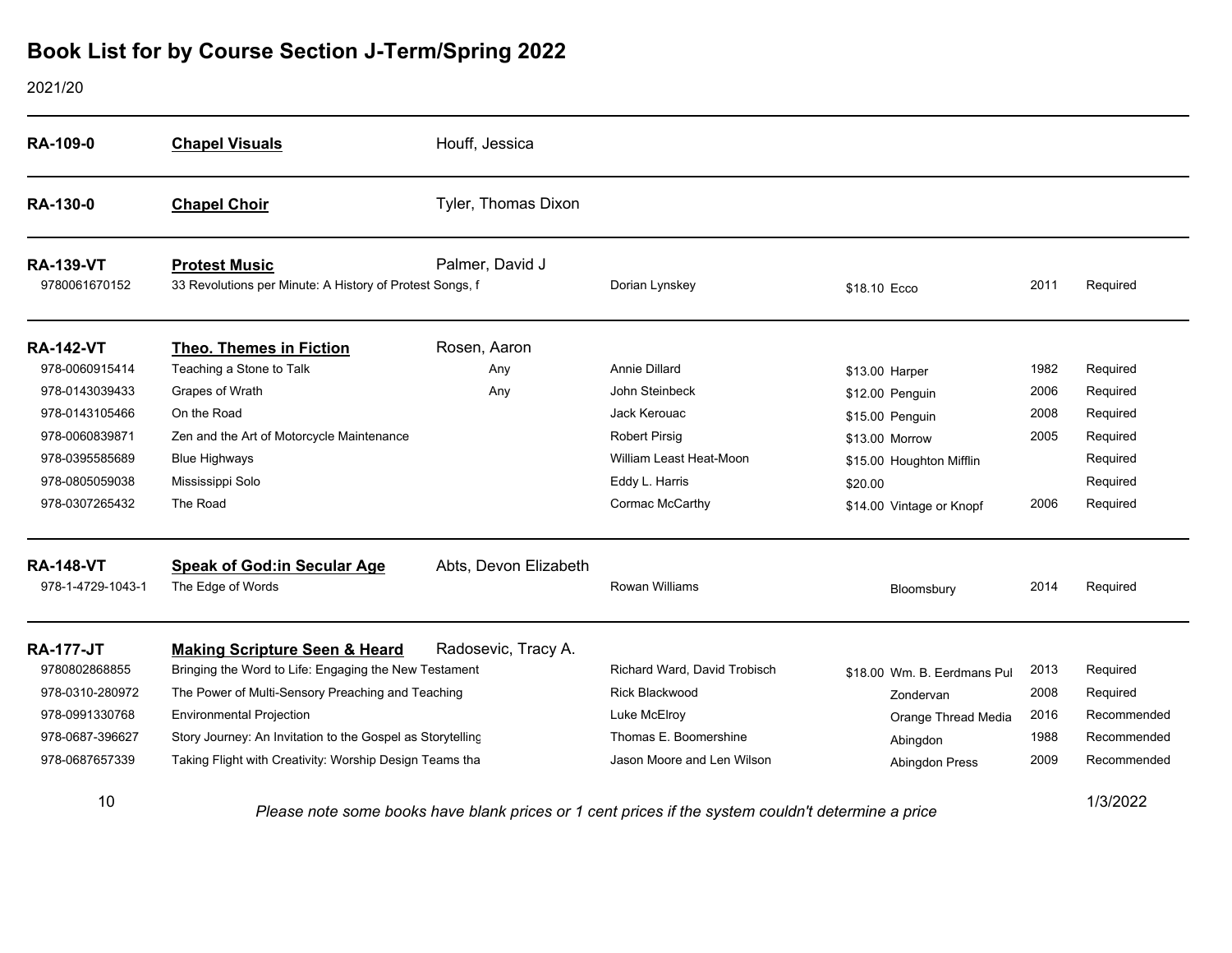| 2021/20<br>9780800637293<br>9780687358632                                                             | Envisioning the Word: The Use of Visual Images in Prea with CD ROM<br>Art in Service of the Sacred                                                                                                           | pap/DVD              | Jensen, Richard A<br>Kapikian, Catherine                                                                      | \$16.38 Augsberg Fortress Pre<br>\$150.00 Abingdon Press                                                             | 2005<br>2006                         | Required<br>Recommended                                  |
|-------------------------------------------------------------------------------------------------------|--------------------------------------------------------------------------------------------------------------------------------------------------------------------------------------------------------------|----------------------|---------------------------------------------------------------------------------------------------------------|----------------------------------------------------------------------------------------------------------------------|--------------------------------------|----------------------------------------------------------|
| ST-202-0                                                                                              | <b>Systematic Theo Contemp Wrld</b>                                                                                                                                                                          | Taylor, Thomas Kevin |                                                                                                               |                                                                                                                      |                                      |                                                          |
| <b>ST-231-VT</b><br>9780800699451<br>9780307269812                                                    | <b>Bonhoeffer in Post Truth Wrld</b><br>The Bonhoeffer Reader<br>Strange Glory: A Life of Dietrich Bonhoeffer                                                                                                | Snyder, Timothy      | Clifford Green and Michael DeJong<br><b>Charles Marsh</b>                                                     | <b>Fortress Press</b><br>Alfred A. Knopf                                                                             | 2013<br>2013                         | Required<br>Required                                     |
| <b>ST-233-JT</b><br>978080069744<br>0151326568<br>9780664262280<br>978-0-8028-7720-8<br>9780060608521 | <b>Spiritualities of Liberation</b><br>Never to Leave us Alone<br>For the Inward Journey<br>A Gospel of Hope<br>I Bring the Voices of My People<br>Life Together                                             | Hunt, C. Anthony     | Lewis Baldwin<br><b>Howard Thurman</b><br>Walter Brueggamann<br>Chanequa Walker-Barnes<br>Dietrich Bonhoeffer | \$17.00 Fortress<br>\$24.00 Friends United<br>\$15.00 Westminster John Kno<br>\$24.99 Eerdman's<br>\$10.49 HarperOne | 2010<br>1984<br>2018<br>2019<br>2009 | Required<br>Required<br>Required<br>Required<br>Required |
| <b>ST-243-VT</b><br>9781400033416<br>9780307278449<br>9780452280397                                   | <b>Toni Morrison &amp; Theodicy</b><br>Beloved<br>The Bluest Eye<br>Paradise                                                                                                                                 | Young, Josiah U.     | Toni Morrison<br><b>Toni Morrison</b><br>Toni Morrison                                                        | \$10.20 Vintage<br>\$0.01 Vintage<br>\$0.01 Plume                                                                    | 2004<br>2007<br>1999                 | Required<br>Required<br>Required                         |
| <b>ST-297-VT</b>                                                                                      | <b>Process Theology</b><br>Process Theology and Politics<br>Process Theology: A Guide for the Perplexed<br>God Can't<br>Open and Relational Theology<br>In God's Presence: Theological Reflections on Prayer | Epperly, Bruce G.    | <b>Bruce Epperly</b><br>Epperly<br>Thomas Oord<br>Thomas Oord<br>Marjorie Suchocki                            | Energion<br>Continuum/Bloomsbur<br>SacraSage<br>SacraSage<br>Chalice                                                 | 2020<br>2013<br>2020<br>2021<br>1996 | Required<br>Required<br>Required<br>Required<br>Required |
| 11                                                                                                    | Please note some books have blank prices or 1 cent prices if the system couldn't determine a price                                                                                                           |                      |                                                                                                               |                                                                                                                      |                                      | 1/3/2022                                                 |